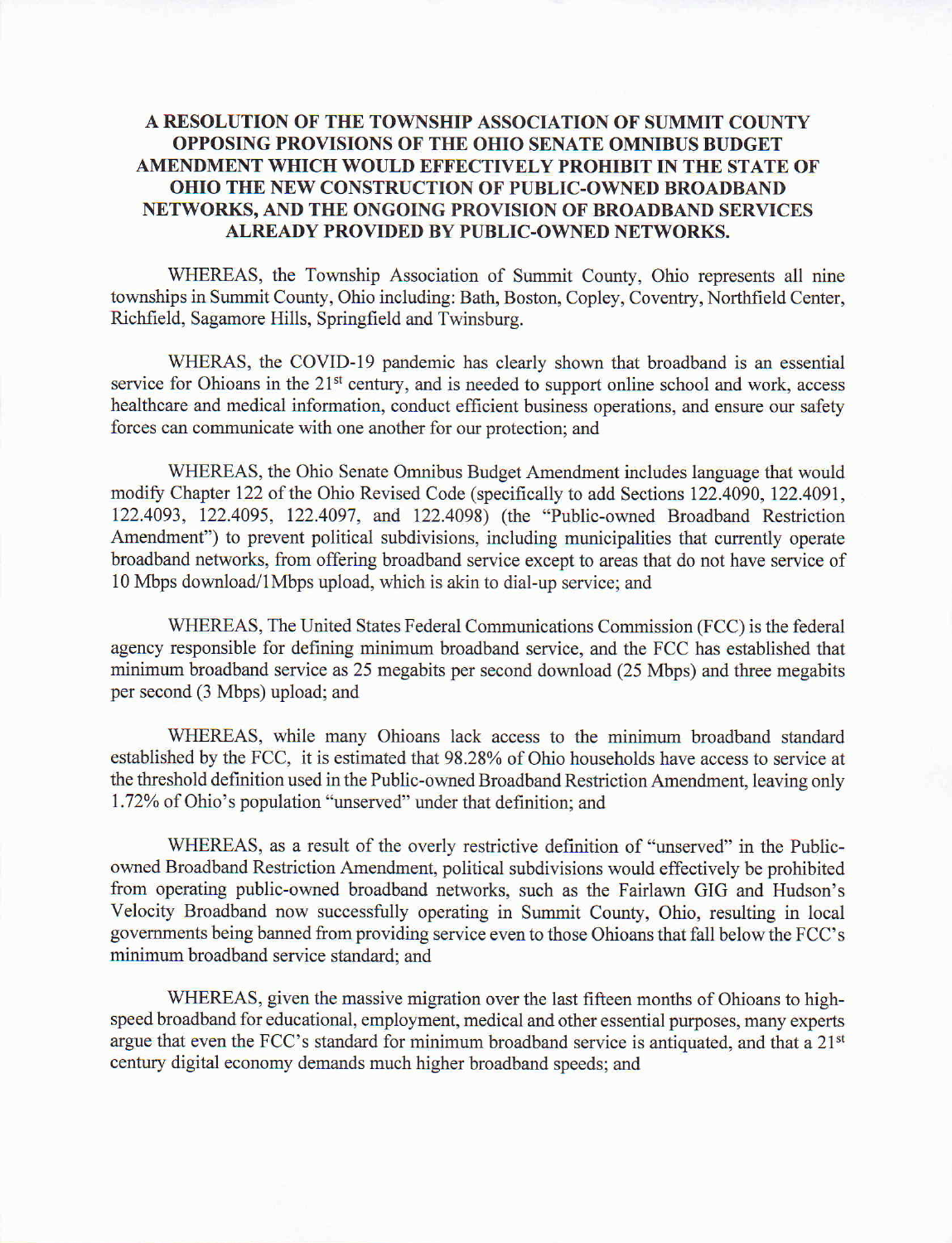WHEREAS, unfortunately, the Public-owned Broadband Restriction Amendment monopolizes an essential service in the hands of <sup>a</sup> small number of private companies, who have failed or refused to adequately provide affordable, reliable and sufficient broadband service to many of Ohio's residents and business; and

WHEREAS, public ownership of a high-speed, reliable broadband network is critical to ensure that Ohio's residents and businesses can receive affordable, reliable and sufficient broadband to be able to compete and prosper in today's economy, providing for:

- critical communication between our public safety forces, including advanced 911 systems,
- the competitiveness of our businesses and the ability to attract and retain business and employment opportunities in our State,
- access to meaningful educational opportunities for all Ohioans,
- a level playing field where Ohioans from all socio -economic backgrounds can obtain the tools they need to succeed,
- enhanced security to ensure that personal and business data of Ohioans is secure,
- access to high-quality medical services from anywhere,
- advances in new technologies for Ohio to become an active player in our global u. economy, particularly in areas like autonomous transportation, enhanced security protections and medical advancements; and

WHEREAS, certain existing and already capitalized multi-jurisdiction/agency combined networks being used throughout Ohio for public safety, remote health care, regional economic development, and transportation initiatives would be required to cease operation as <sup>a</sup> result of the Public -Owned Broadband Restriction Amendment because their participating jurisdictions will be required to abandon their individual system components; and

WHEREAS, Ohio schools, port authorities, and other entities falling under the sweeping definition of political subdivisions used in the Public -Owned Broadband Restriction Amendment would be prohibited from ongoing or future participation in the provision of broadband service to meet the needs of its users; and

WHEREAS, the Public-Owned Broadband Restriction Amendment prohibits political subdivisions, including those with already-established networks, from utilizing federal funds, including the billions being received by political subdivisions in Ohio under the American Rescue Plan, on public -owned broadband systems, at <sup>a</sup> time when those funds can be used to connect Ohioans to the 21<sup>st</sup> century digital economy; and

WHEREAS, in summary, the health, education, safety, and welfare of the residents of Summit County Townships require the unfettered ability of political subdivision to provide affordable, reliable and sufficient broadband services at levels that ensure the needs of its residents and businesses can participate in the 21<sup>st</sup> century digital economy and beyond; and

NOW, THEREFORE, BE IT RESOLVED, BY THE TOWNSHIP ASSOCIATION OF SUMMIT COUNTY, that we unanimously oppose the Public-Owned Broadband Restriction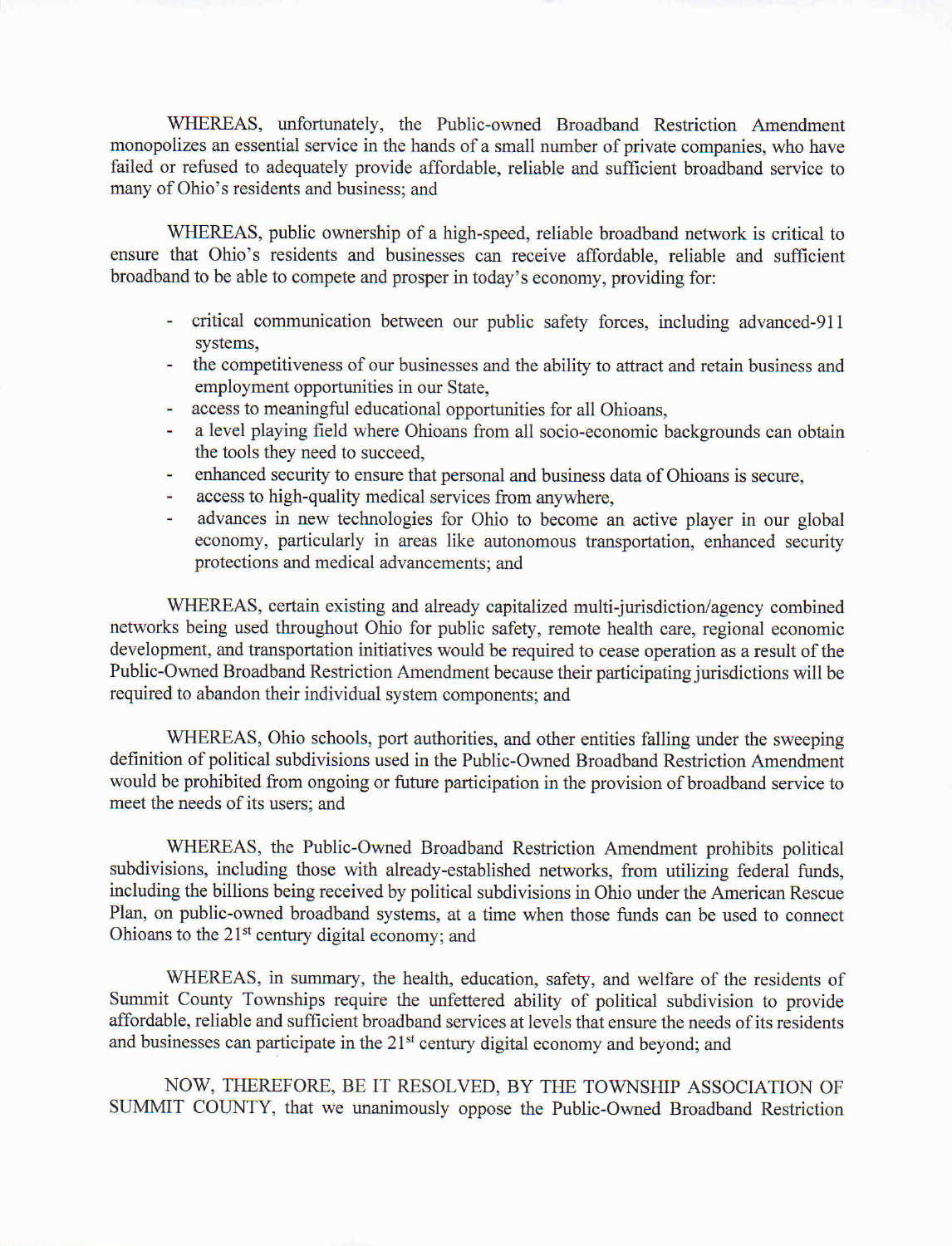Amendment contained in the Ohio Senate Omnibus Budget Amendment to the extent that would modify Chapter 122 of the Ohio Revised Code (specifically to add Sections 122.4090, 122.4091, 122.4093, 122.4095, 122.4097, and 122.4098) to restrict public -owned broadband networks.

TOWNSHIP ASSOCIATION OF SUMMIT COUNTY

 $\frac{ln l}{schweik}$ Paul Schweikert, Chair

Jeff Shupe, Vice-Chair

Amy <sup>Z</sup> Anderson Anderson ( Jun 16, 2021 10:39 EDT) Amy Anderson, Secretary

Randolph S. Bergdorf Randolph S.Bergdorf (Jun 16, <sup>2021</sup> 10:40 EDT)

Randy Bergdorf, Treasurer